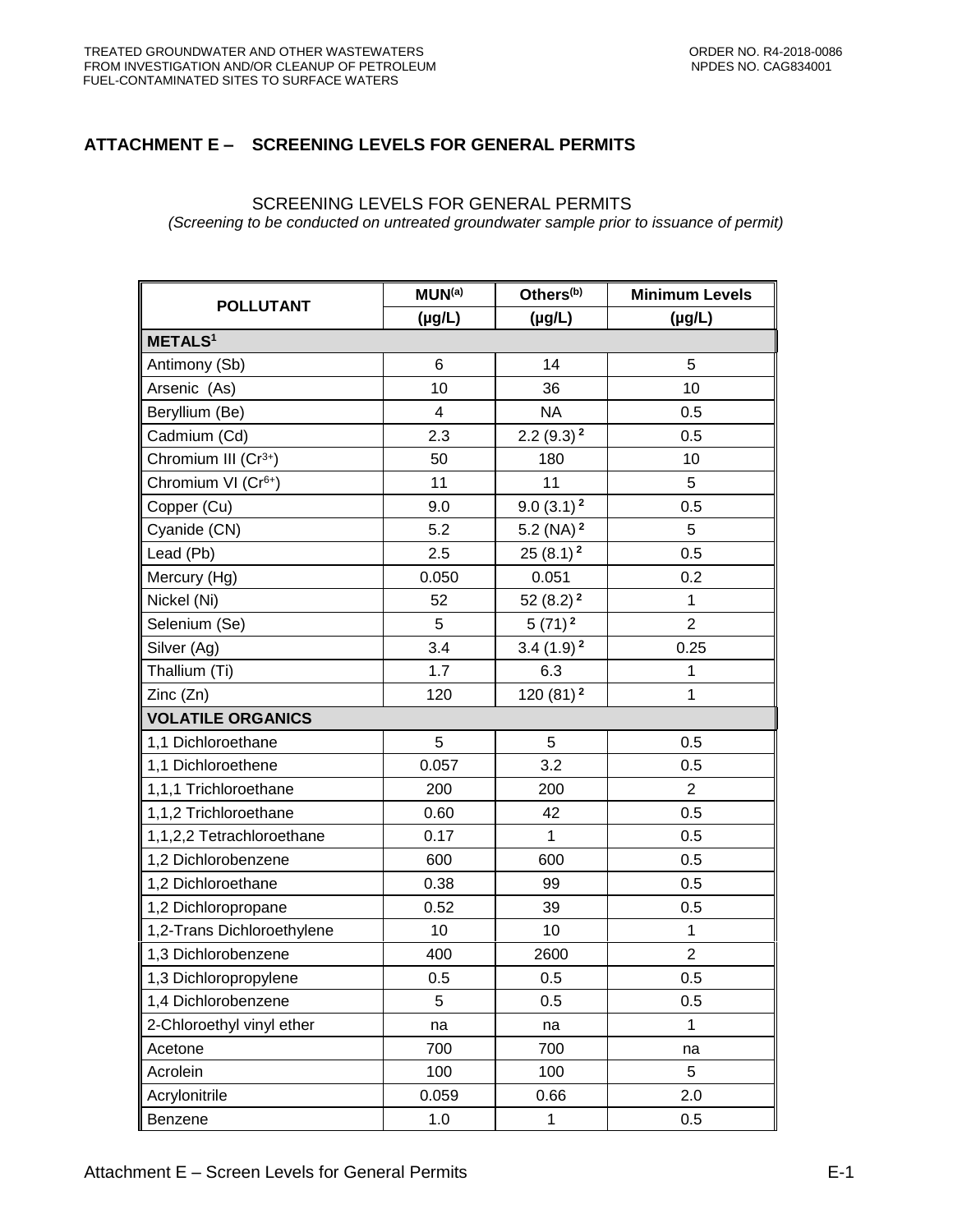| <b>POLLUTANT</b>                   | MUN <sup>(a)</sup> | Others <sup>(b)</sup> | <b>Minimum Levels</b> |
|------------------------------------|--------------------|-----------------------|-----------------------|
|                                    | $(\mu g/L)$        | $(\mu g/L)$           | $(\mu g/L)$           |
| Bromoform                          | 4.3                | 360                   | 0.5                   |
| Carbon Tetrachloride               | 0.25               | 0.5                   | 0.5                   |
| Chlorobenzene                      | 30                 | 21000                 | $\overline{2}$        |
| Chlorodibromo-methane              | 0.401              | 34                    | 0.5                   |
| Chloroethane                       | 100                | 100                   | $\overline{2}$        |
| Chloroform                         | 100                | 100                   | $\overline{2}$        |
| Dichlorobromo-methane              | 0.56               | 46                    | 0.5                   |
| Ethylbenzene                       | 700                | 700                   | $\overline{2}$        |
| Ethylene Dibromide                 | 0.05               | 0.05                  | na                    |
| Methyl Bromide                     | 10                 | 4000                  | 2.0                   |
| Methyl Chloride                    | 3                  | 3                     | 0.5                   |
| Methyl ethyl ketone                | 700                | 700                   | na                    |
| Methyl tertiary butyl ether (MTBE) | 5                  | 5                     | na                    |
| Methylene Chloride                 | 4.7                | 1600                  | 0.5                   |
| Tetrachloroethylene                | 0.8                | 8.85                  | 0.5                   |
| Toluene                            | 150                | 150                   | $\overline{2}$        |
| Trichloroethylene                  | 2.7                | 5                     | 0.5                   |
| <b>Vinyl Chloride</b>              | 0.5                | 0.5                   | 0.5                   |
| Xylenes                            | 1750               | 1750                  | na                    |
| <b>SEMI-VOLATILE ORGANICS</b>      |                    |                       |                       |
| $1,2$ Diphenylhydrazine            | 0.040              | 0.54                  | $\mathbf{1}$          |
| 1,2,4 Trichlorobenzene             | 70                 | na                    | 5                     |
| 2 Chlorophenol                     | 120                | 400                   | 5                     |
| 2,4 Dichlorophenol                 | 93                 | 790                   | 5                     |
| 2,4 Dimethylphenol                 | 540                | 2300                  | $\overline{2}$        |
| 2,4 Dinitrophenol                  | 70                 | 14000                 | 5                     |
| 2,4 Dinitrotoluene                 | 0.11               | 9.1                   | 5                     |
| 2,4,6 Trichlorophenol              | 2.1                | 6.5                   | 10                    |
| 2,6 Dinitrotoluene                 | na                 | na                    | 5                     |
| 2-Nitrophenol                      | na                 | na                    | 10                    |
| 2-Chloronaphthalene                | 1700               | 4300                  | 10                    |
| 3,3' Dichlorobenzidine             | 0.04               | 0.077                 | 5                     |
| 3-Methyl-4-Chlorophenol            | na                 | na                    | 1                     |
| 2-Methyl-4,6-Dinitrophenol         | 13                 | 765                   | 5                     |
| 4-Nitrophenol                      | na                 | na                    | 5                     |
| 4-Bromophenyl phenyl ether         | na                 | na                    | 5                     |
| 4-Chlorophenyl phenyl ether        | na                 | na                    | 5                     |
| Acenaphthene                       | 1200               | 2700                  | 1                     |
| Acenaphthylene                     | na                 | na                    | 10                    |
| Anthracene                         | 9600               | 110000                | 5                     |
| Benzidine                          | 0.00012            | 0.00054               | 5                     |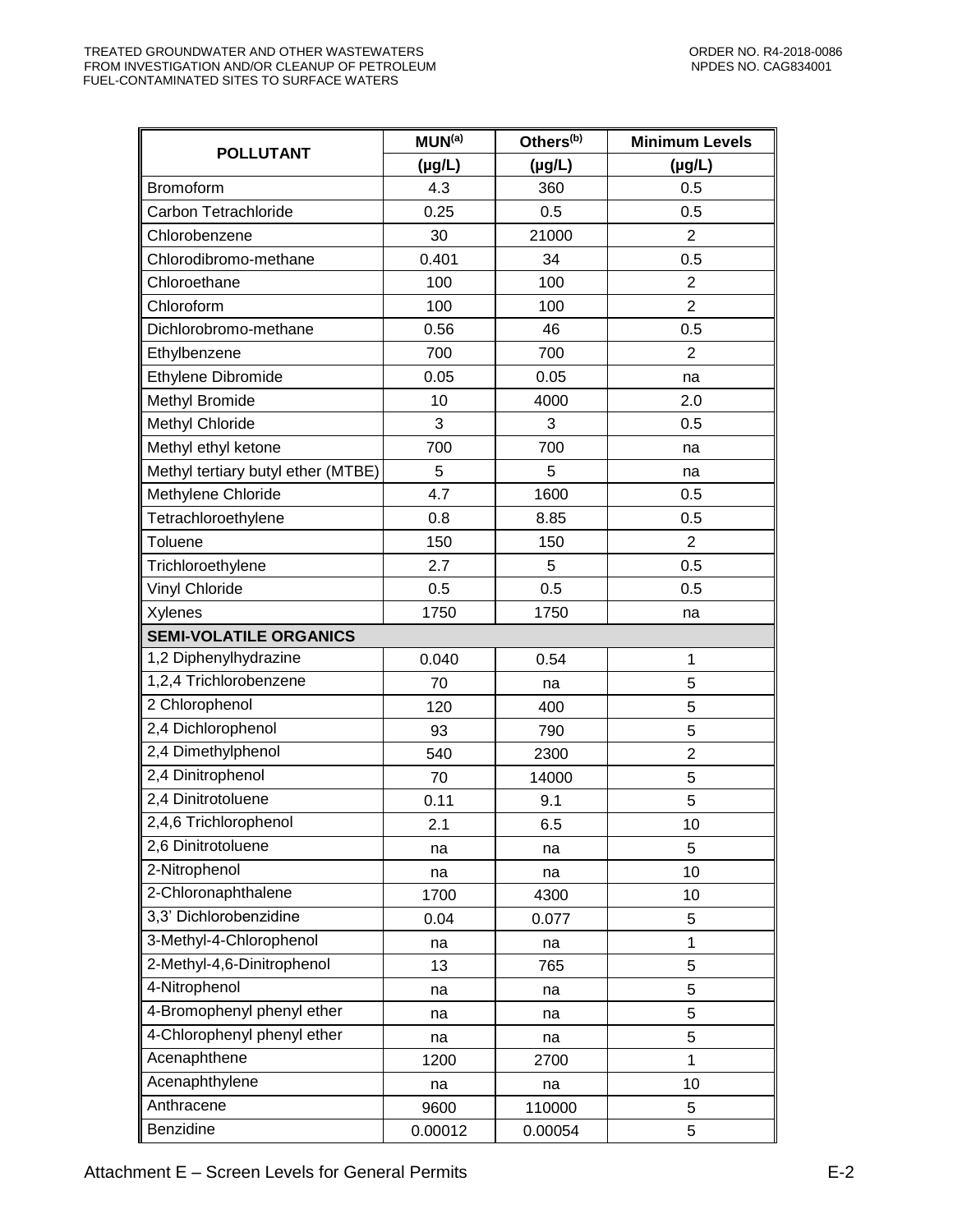| <b>POLLUTANT</b>               | MUN <sup>(a)</sup> | Others <sup>(b)</sup> | <b>Minimum Levels</b> |
|--------------------------------|--------------------|-----------------------|-----------------------|
|                                | $(\mu g/L)$        | $(\mu g/L)$           | $(\mu g/L)$           |
| Benzo (a) Anthracene           | 0.0044             | 0.049                 | 5                     |
| Benzo (a) Pyrene               | 0.0044             | 0.049                 | $\overline{2}$        |
| Benzo (b) Fluoranthene         | 0.0044             | 0.049                 | 10                    |
| Benzo (g,h,i) Perylene         | na                 | na                    | 5                     |
| Benzo (k) Fluoranthene         | 0.0044             | 0.049                 | $\overline{c}$        |
| Bis (2-Chloroethoxyl) methane  | na                 | na                    | 5                     |
| Bis(2-Chloroethyl) ether       | 0.031              | 1.4                   | 1                     |
| Bis(2-Chloroisopropyl) ether   | 1400               | 170000                | 10                    |
| Bis(2-Ethylhexyl) phthalate    | 1.8                | 5.9                   | 5                     |
| Butyl benzyl phthalate         | 3000               | 5200                  | 10                    |
| Chrysene                       | 0.0044             | 0.049                 | 5                     |
| Dibenzo(a,h)-anthracene        | 0.0044             | 0.049                 | 0.1                   |
| Diethyl phthalate              | 23000              | 120000                | 10                    |
| Dimethyl phthalate             | 313000             | 2900000               | 10                    |
| di-n-Butyl phthalate           | 2700               | 12000                 | 10                    |
| di-n-Octyl phthalate           | na                 | na                    | 10                    |
| Fluoranthene                   | 300                | 370                   | 10                    |
| Fluorene                       | 1300               | 14000                 | 10                    |
| Hexachlorobenzene              | 0.00075            | 0.00077               | 1                     |
| Hexachlorobutadiene            | 0.44               | 50                    | 1                     |
| Hexachloro-cyclopentadiene     | 50                 | 17000                 | 5                     |
| Hexachloroethane               | 1.9                | 8.9                   | 1                     |
| Indeno(1,2,3,cd)-pyrene        | 0.0044             | 0.049                 | 0.05                  |
| Isophorone                     | 8.4                | 600                   | 1                     |
| N-Nitrosodimethyl amine (NDMA) | 0.00069            | 8.1                   | 5                     |
| N-Nitroso-di-n-propyl amine    | 0.005              | 1.4                   | 5                     |
| N-Nitrosodiphenyl amine        | 5.0                | 16                    | 1                     |
| Naphthalene                    | 21                 | na                    | 10 <sup>1</sup>       |
| Nitrobenzene                   | 17                 | 1900                  | 10                    |
| Pentachlorophenol              | 0.28               | 7.9                   | 1                     |
| Phenanthrene                   | na                 | na                    | 5                     |
| Phenol                         | 21000              | 4600000               | 50                    |
| Pyrene                         | 960                | 11000                 | 10                    |
| <b>PESTICIDES AND PCBs</b>     |                    |                       |                       |
| $4,4'$ -DDD                    | 0.00083            | 0.00084               | 0.05                  |
| 4,4'-DDE                       | 0.00059            | 0.00059               | 0.05                  |
| $4,4'$ -DDT                    | 0.00059            | 0.00059               | 0.01                  |
| Alpha-Endosulfan               | 0.056              | 0.0087                | 0.02                  |
| Alpha-BHC                      | 0.0039             | 0.013                 | 0.01                  |
| Aldrin                         | 0.00013            | 0.00014               | 0.005                 |
| Beta-Endosulfan                | 0.056              | 0.0087                | 0.01                  |